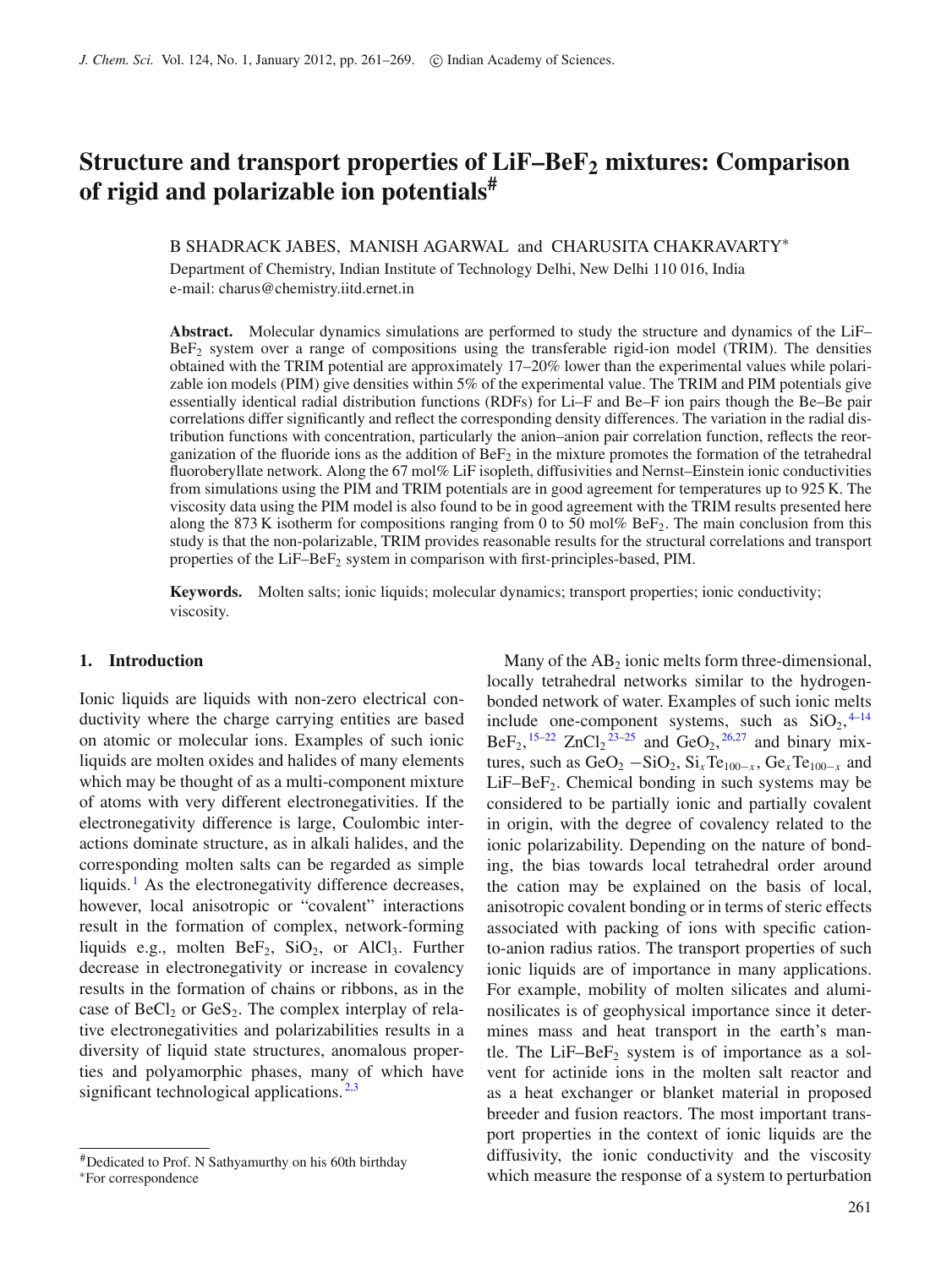due to mass gradients, electric fields or velocity gradients, respectively. These transport properties are alternative measures of molecular mobility, with the diffusivity being a single-particle property while ionic conductivity and viscosity are collective transport properties.

The structural and transport properties of  $LiF-BeF<sub>2</sub>$ mixtures show interesting variations with composition. At ambient pressure conditions, liquid  $BeF<sub>2</sub>$  forms a tetrahedrally coordinated network structure. When a low concentration of liquid  $BeF<sub>2</sub>$  is combined with LiF, the mixture behaves as a well dissociated ionic melt consisting of Be $F_4^{2-}$ , Li<sup>+</sup> and F<sup>-</sup> ions. As the Be $F_2$ concentration increases, the viscosity shows a very substantial increase with the progressive formation of a fluoroberyllate network. In the same concentration range, the motion of the  $Li<sup>+</sup>$  ions begins to dominate the conductivity and the  $Li<sup>+</sup>$  diffusion coeficient and conductivity exhibit a remarkable decoupling from the viscosity, with a corresponding breakdown of the Stokes–Einsteins relation.  $22,28$  $22,28$  This is a phenomenon of great technological interest as it is associated with formation of good ionic conductors in nearly rigid materials with high viscosity. Therefore by varying the composition of  $BeF_2$  in LiF, one expects to see a wide range of fluidity<sup>22</sup> and network formation. This system therefore is an excellent one for examining the relationships between dynamic properties like diffusivities, ionic conductivities, viscosities and liquid state structure using molecular dynamics simulations.

In order to map out the relationships between liquid state structure and dynamical properties over a wide range of temperatures and compositions for ionic melts, it is necessary to have efficient potential energy models. While first principles approach is the most accurate, $2<sup>9</sup>$  they are also computationally expensive. A recent approach for molten salt systems is to use force-matching approaches to fit parametric potentials to data from first principles simulations. In the case of tetrahedral, network-forming liquids, it is found that polarizable ion models (PIM) in which the ions interact through pairwise additive Born-Mayer functions, augmented by a description of anion polarization using a (dipolar) PIM, provide a very adequate description over a wide degree of covalency.  $30 \text{ In}$  $30 \text{ In}$ the PIM, the anion polarizability controls the MXM angle via the presence of induced dipole moments on bridging anions which act to screen the repulsive Coulombic interaction between cations. Low anion polarizabilities (0–10 atomic units) are associated with the tetrahedral ionic melts, most notably,  $SiO<sub>2</sub>$ ,  $BeF<sub>2</sub>$ and  $GeO<sub>2</sub>$ . Rigid-ion potentials set the polarizability to zero and model the interactions using a combination of long-range Coulombic and short-range repulsion-dispersion terms.<sup>[31](#page-8-14)</sup>

Molecular dynamics simulations of liquid silica and beryllium fluoride are performed using rigid ion model potentials, have revealed some interesting features of the relationships between structure, transport and thermodynamic properties of network-forming ionic melts.  $32-34$  $32-34$  The ionic conductivity ( $\sigma$ ), shear viscosity (η) and ionic self-diffusivities (*D*) were computed over a fairly wide range of temperatures and densities. The Stokes–Einstein relation was shown to hold over the entire range of state points, though the effective hydrodynamic radius showed small variations due to thermal fluctuations, compression, and local tetrahedral order. The Nernst–Einstein relation was shown to break down due to significant network-formation in the anomalous regime leading to a breakdown of this relationship. The scaling behaviour of the diffusivity and viscosity with excess entropy were shown to hold over a fairly wide temperature range and to break down only with onset of cooperativity in the diffusion dynamics. A recent study also validates the entropy scaling relationships for the diffusivity of an idealized 2:1 model molten salt.<sup>[35](#page-8-17)</sup>

The motivation for the current study was to examine the reliability of the rigid-ion potentials, in comparison with the first principles parameterized polarizable-ion potential, with regard to mapping out structure, entropy and mobility relationships of ionic melts. The  $LiF-BeF<sub>2</sub>$ system was chosen since it displays anomalous, tetrahedral liquid behaviour as a function of temperature, pressure and composition. Polarizability effects are least for  $BeF_2$  among the tetrahedral ionic melts and therefore a rigid-ion potential may be expected to be most physically reasonable for this system. The transferable rigid-ion model (TRIM) for this system is written as a sum of Coulombic interactions and Born-Mayer repulsion terms. [36](#page-8-18)[–38](#page-8-19) Initial comparisons of the PIM and TRIM models for  $BeF<sub>2</sub>$ compared the equations of state and the diffusivities along the 1.96 g  $cm^{-3}$  density, which corresponds to the  $\text{BeF}_2$  density at ambient pressure<sup>[20](#page-8-20)</sup>. Structural and transport properties are available for the  $LiF-BeF<sub>2</sub>$ system at a restricted set of state points and compositions using the polarizable ion (PIM) potential but are not compared with the rigid-ion results. [21](#page-8-21)[,39](#page-8-22) In this paper, we present a more extensive study of structure and dynamis of the  $LiF-BeF<sub>2</sub>$  system over a range of compositions using the rigid-ion model, allowing us to perform a more detailed comparison of the rigid-ion and polarizable ion models, including collective transport properties (viscosity and conductivity). Computational details are summarized in section [2.](#page-2-0) Results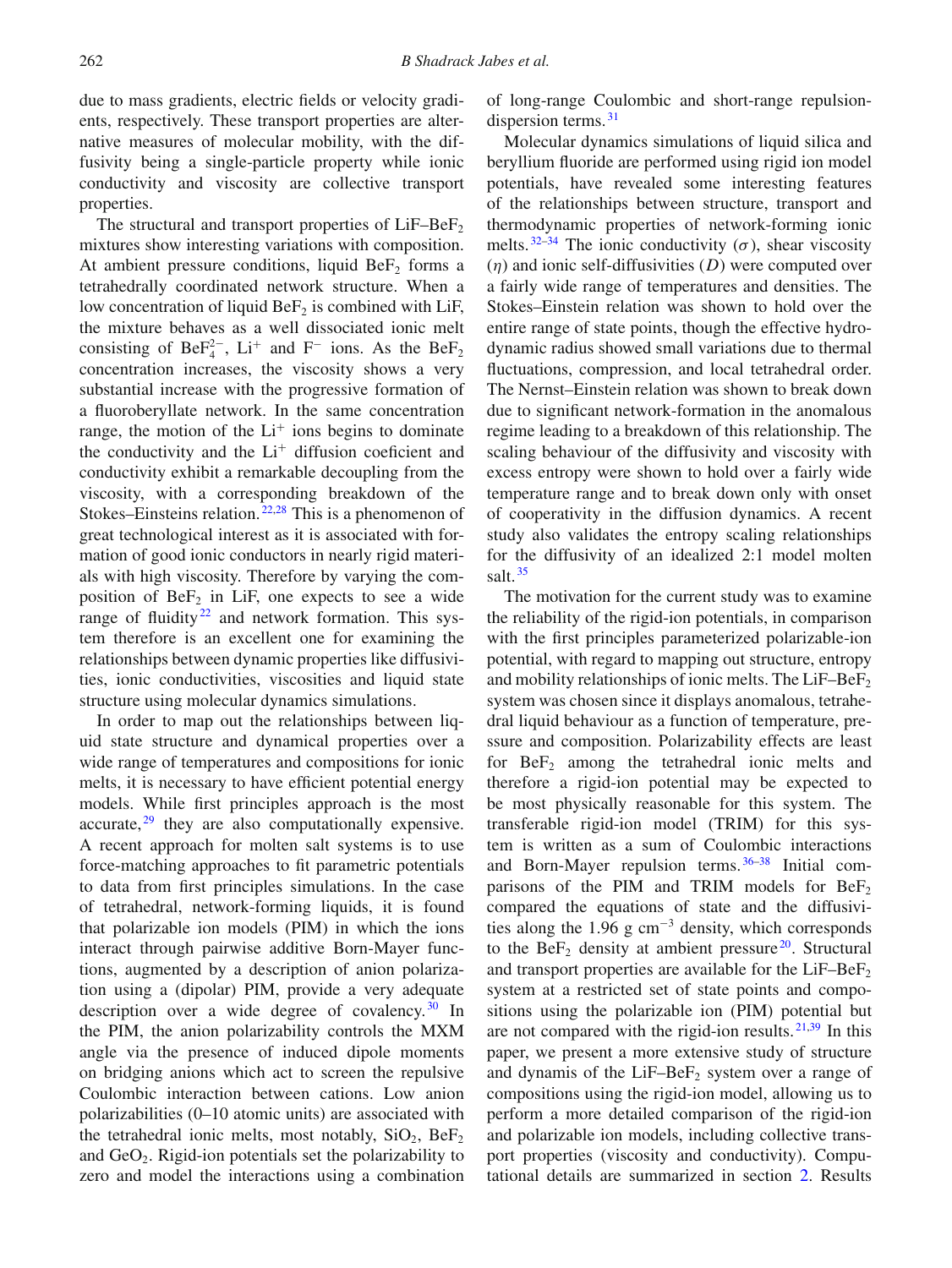and conclusions are presented in sections [3](#page-4-0) and [4,](#page-7-0) respectively.

#### <span id="page-2-0"></span>**2. Computational details**

#### 2.1 *Potential energy surface*

The TRIM potential characterises each ionic species  $\alpha$ by parameters corresponding to ionic charge  $(z_\alpha)$ , characteristic size parameter  $(\sigma_{\alpha})$  and number of valence electrons  $(n_{\alpha})$ . The TRIM potential is pair-additive with the pair interaction between two ions of species  $\alpha$  and  $\beta$ separated by a distance *r* written as a sum of Coulombic and Born–Mayer repulsion terms in the form

$$
\phi_{TRIM}(r) = \frac{z_{\alpha}z_{\beta}e^2}{4\pi\epsilon_0r} + \left(1 + \frac{z_{\alpha}}{n_{\alpha}} + \frac{z_{\beta}}{n_{\beta}}\right) \times b \exp\left[\frac{1}{\rho}(\sigma_{\alpha} + \sigma_{\beta} - r)\right]. \quad (1)
$$

The repulsion parameter *b* and the softness parameter ρ are assumed to be the same for all the six types of pair interactions in  $LiBeF_3$ . The values of TRIM parameters are given in table [1.](#page-2-1)

#### 2.2 *Molecular dynamics*

Molecular dynamics simulation of a system of Li, Be and F ions with nearly 450 atoms were carried out in the NVT ensemble under cubic periodic conditions using the DL\_POLY software package.<sup>[40](#page-8-23)</sup> The leapfrog algorithm with a time step of 1fs was used to integrate the equation of motion. Ewald summation method was used to account for long range electrostatic interaction. The Berendson thermostat with a time constant of  $\tau_B = 10 \text{ ps}$  for highly diffusive regimes and  $\tau_B = 200 \text{ ps}$  for highly viscous regimes was used in order to maintain desired temperature for the production runs. For the production runs to estimate dynamical properties, NVT runs were used with thermostat time

<span id="page-2-1"></span>**Table 1.** TRIM potential parameters for  $LiBeF<sub>3</sub>$  taken from<sup>[37](#page-8-24)</sup>:  $\sigma_{\alpha}$ ,  $z_{\alpha}$  and  $n_{\alpha}$  are the ionic sizes, charges and the number of valence shell electrons of the different species α, respectively. The values of the softness parameter, ρ is 0.290(Å) and the repulsion parameter, b is 2.736 (kcal  $mol^{-1}$ ).

| $\alpha$                                               | Li            | Be            | E           |
|--------------------------------------------------------|---------------|---------------|-------------|
| $\sigma_{\alpha}(\AA)$<br>$z_{\alpha}$<br>$n_{\alpha}$ | 0.925<br>$+1$ | 0.938<br>$+2$ | 1.237<br>—1 |

constant choosen to be greater than the correlation time of the autocorrelation functions relevant for estimation of dynamic quantities to minimize perturbation of the intrinsic dynamics of the system.

The different compositions of the  $(LiF–BeF<sub>2</sub>)$  system studied in this work are listed in table [2,](#page-3-0) together with the number of atoms of each type. The initial configuration for each composition was prepared by placing the appropriate number of atoms randomly without any overlaps in a cubical box using the PACKMOL soft-ware.<sup>[41](#page-8-25)</sup> The system thus obtained was heated gradually using short molecular dynamics (MD) runs of 0.4 ns with temperature changing from 2000 K to 3000 K in steps of 50 K each. This was followed by gradual cooling of the melt, using 0.1 ns MD simulations with temperature changing from 3000 K to 700 K in steps of 10 K each. Heating and cooling were carried out using NPT simulations at zero pressure with a barostat time constant of 1ps. In order to obtain static and dynamic properties as a function of temperature, the system equilibration and production runs were performed at eleven temperatures in the 775 K to 1700 K range along isopleths corresponding to ten different compositions. At these state points equilibration runs of 5–8 ns were carried out in the NPT ensemble at zero pressure. Once an equilibrium volume was obtained, the barostat was switched off and canonical ensemble production runs of 8–16 ns were performed. We note that as the mole fraction of  $BeF_2$  increases in the mixture, equilibration becomes much slower because the viscosity increases very significantly accompanied by a decrease in diffusivity and ionic conductivity. We have reported only those state points and compositions for which reliable equilibrium averages could be obtained with 16 ns runlengths.

# 2.3 *Self-diffusivity*

Self-diffusivities were evaluated using the Einstein relation:

$$
D_{\alpha} = \lim_{t \to \infty} \frac{\langle |\delta r_i(t)|^2 \rangle}{6t}, \tag{2}
$$

where  $\delta r_i(t)$  is the displacement of individual ion *i*. Note that the computation of the particle displacements must be appropriately unfolded to compensate for periodic boundary conditions. Configurations were dumped every 0.5 ps in order to estimate the mean square displacements as a function of time. In order to estimate error bars, each trajectory was split into 8 non-overlapping subtrajectories and the diffusivities for each sub-trajectory were used to estimate the errors.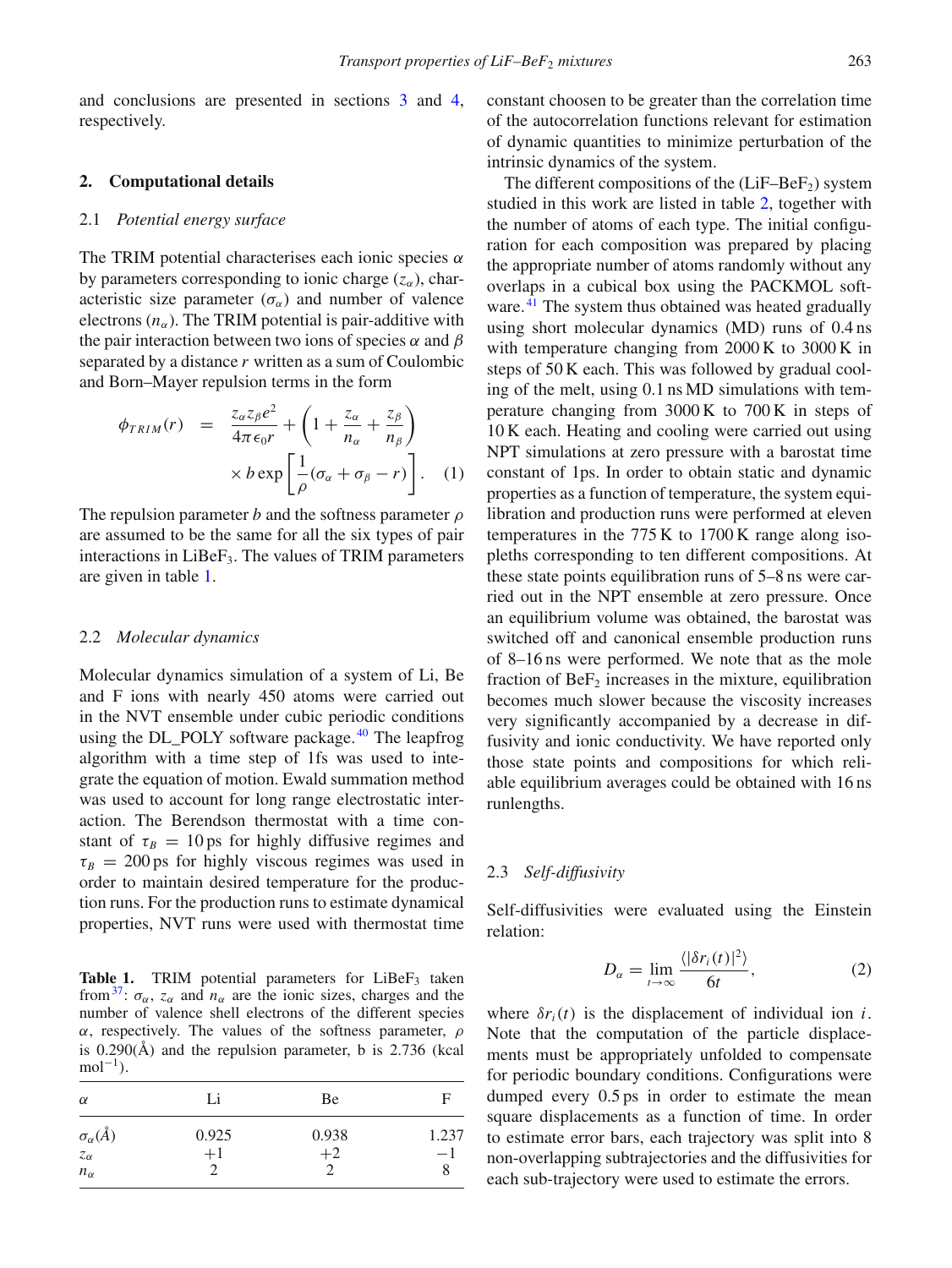|                         |          |          |       |             | $\rho$<br>$(g/cm^3)$                | $\rho$<br>(g/cm <sup>3</sup> )      | $\rho^{47}$<br>$(g/cm^3)$    |
|-------------------------|----------|----------|-------|-------------|-------------------------------------|-------------------------------------|------------------------------|
| $LiF-BeF2$<br>$(mol\%)$ | $N_{Li}$ | $N_{Be}$ | $N_F$ | $N_{total}$ | <b>TRIM</b><br>$(P = 0atm, 1500 K)$ | <b>TRIM</b><br>$(P = 1atm, 1123 K)$ | Exp<br>$(P = 1$ atm, 1123 K) |
| $0 - 100$               | $\theta$ | 150      | 300   | 450         | $\cdots$                            | $\cdots$                            | 1.960                        |
| $10 - 90$               | 15       | 135      | 285   | 435         | 1.559                               | 1.568                               | 1.909                        |
| $20 - 80$               | 32       | 128      | 288   | 448         | 1.518                               |                                     |                              |
| $25 - 75$               | 40       | 120      | 280   | 440         | $\cdots$                            | 1.528                               | 1.889                        |
| $30 - 70$               | 48       | 112      | 272   | 432         | 1.525                               |                                     |                              |
| $40 - 60$               | 68       | 102      | 272   | 442         | 1.460                               |                                     |                              |
| $50 - 50$               | 90       | 90       | 270   | 450         | 1.486                               | 1.503                               | 1.873                        |
| $60 - 40$               | 108      | 72       | 252   | 432         | 1.452                               |                                     |                              |
| $70 - 30$               | 133      | 57       | 247   | 437         | 1.403                               |                                     |                              |
| $80 - 20$               | 160      | 40       | 240   | 440         | 1.410                               |                                     |                              |
| $90 - 10$               | 189      | 21       | 231   | 441         | 1.369                               |                                     |                              |

<span id="page-3-0"></span>**Table 2.** Simulation cell size and equilibrium densities for LiF–BeF<sub>2</sub> mixtures of different composition.

## 2.4 *Shear viscosity*

Using the Green–Kubo relationship, the shear viscosity  $\eta$  was calculated from the time integral of the autocorrelation function of an off-diagonal element of the pressure tensor, given by  $42$ 

$$
\eta = \frac{V}{k_B T} \int_0^\infty \langle P_{\gamma\delta}(0) P_{\gamma\delta}(t) \rangle dt. \tag{3}
$$

The elements of the pressure tensor,  $P_{\gamma\delta}$ , denote the force acting along direction  $\gamma$  on a unit surface perpendicular to the direction δ, where  $\gamma$  and δ are the cartesian directions *x*, *y* or *z*. The instantaneous value of the pressure tensor component  $P_{\gamma\delta}$  at time *t* is given by

$$
P_{\gamma\delta}(t) = \left\langle \frac{1}{V} \sum_{i=1}^{N} m_i v_{i\gamma} v_{i\delta} + \sum_{i=1}^{N} \sum_{j>i}^{N} f_{\gamma i j} (r_{i\delta} - r_{j\delta}) \right\rangle, \tag{4}
$$

where *V* is the system volume,  $v_{i\gamma}$  and  $r_{i\gamma}$  are the velocity and position along direction  $\gamma$  of the *i*<sup>th</sup> atom having mass  $m_i$  and  $f_{\gamma ij}$  is the force between atoms *i* and *j* along direction  $\gamma$ . Since the potential energy surface is pair additive, therefore the pressure tensor will be symmetric  $P_{xy} = P_{yx}$ .<sup>[43](#page-8-28)</sup> To get better statistics, the pressure autocorrelation function is averaged over the three independent off-diagonal components, namely  $P_{xy}$ ,  $P_{yz}$  and  $P_{zx}$ . The periodic boundary condition need not be explicitly considered when evaluating the viscosity using the Green–Kubo relation. We found it necessary to dump the pressure tensor at every time step (1 fs) for obtaining an accurate estimation of the autocorrelation function. The integral must be computed over a time period sufficiently long that a stable plateau is obtained. The time taken for the integral to reach the plateau value can be used as an approximate measure for the estimation of correlation time.  $43,44$  $43,44$ The running integral of the off-diagonal pressure autocorrelation function (ACF), obtained from equation 3 is plotted as a function of time for several state points in figure [1.](#page-3-1) A stable plateau value is typically obtained within 10 ps at high temperatures for highly diffusive compositions while correlation times of the order of 200 ps are observed at low temperatures in the highly viscous composition regimes. The computation parameters that are essential for estimating the viscosity are as follows: (i)  $t_d$  is the total length of simulation; (ii)  $t_w$ is the length of the time window over which the integral of the ACF is performed and (iii)  $t<sub>s</sub>$  is the time difference between successive windows each of length *t*w. The error associated with the terminal value of the integral of the plateau region was estimated by dividing the 15 ns trajectory into non-overlaping 3 ns

<span id="page-3-1"></span>

Figure 1. Running integral of the pressure autocorrelation function for different state points in the temperature– composition. Temperature is given in (K) and composition is given in (mol%).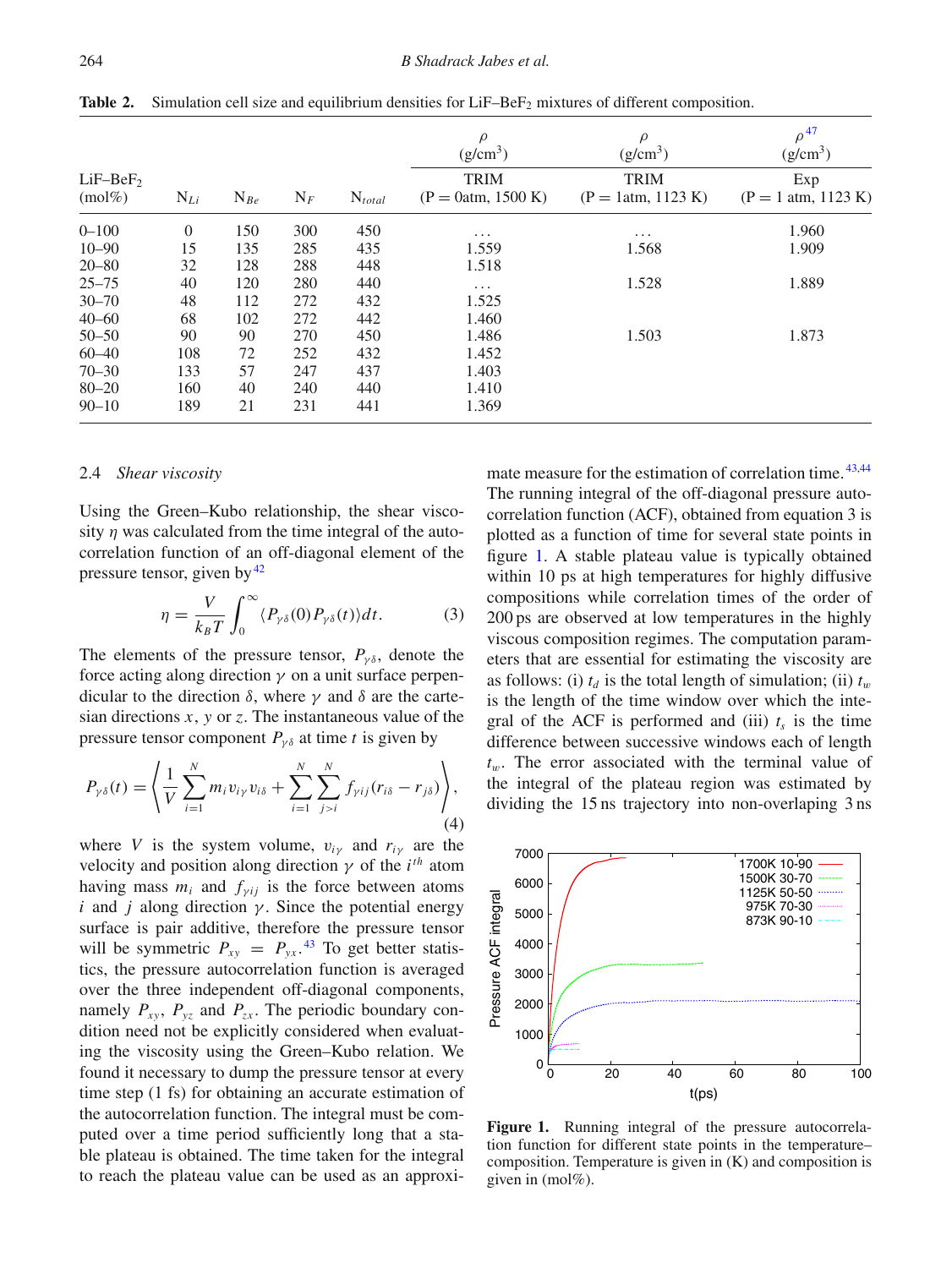<span id="page-4-1"></span>

**Figure 2.** Running integral of the charge flux autocorrelation function for different state points in the temperature– composition plane for  $LiF-BeF<sub>2</sub>$  mixture. The oscillatory amplitute about the plateau value of integral is small in comparison to the actual average value.

sub-trajectories. For a given sub-trajectory, the ACF is obtained by averaging over all associated windows.

#### 2.5 *Ionic conductivity*

The Green–Kubo relation for the ionic conductivity  $\sigma$ is defined as:  $45$ 

$$
\sigma = \frac{1}{3Vk_BT} \int_0^\infty \langle \mathbf{j}(t) \cdot \mathbf{j}(0) \rangle dt, \tag{5}
$$

where *V* and *T* are the volume and temperature of the system, respectively and the charge-flux vector **j**(*t*) is defined by

$$
\mathbf{j}(t) = \sum_{i=1}^{n} z_i e v_i(t), \qquad (6)
$$

where  $z_i e$  and  $v_i$  are the charge and velocity of atom *i*, respectively. The charge flux was stored at every time step for  $15 \times 10^6$  consecutive steps. The correlation times for the charge flux autocorrelation function vary from about  $\langle 2 \rangle$  ps for high temperature, highly diffusive compositions to about  $\langle 10 \text{ ps for low temperature},$ highly viscous composition regimes (see figure [2\)](#page-4-1). The oscillations about the plateau value of the integral were much less than 3 % for most state points. Such sinusoidal oscillations can be related to the infrared spectral frequencies. [46](#page-8-31) Ionic conductivity, as estimated from the Green–Kubo relation, is a collective property of the liquid in contrast to a single-particle property, such as the diffusivity. If, however, collective effects are small, then the Nernst–Einstein equation can be used to estimate the ionic conductivity from the ionic diffusivities, using the relation:

$$
\lambda^{NE} = \frac{\beta e^2}{V} (\rho_{Be} q_{Be}^2 D_{Be} + \rho_{Li} q_{Li}^2 D_{Li} + \rho_{F} q_{F}^2 D_{F}), \tag{7}
$$

where  $\rho_{\alpha}$  is the number density of species  $\alpha$ .

## <span id="page-4-0"></span>**3. Results**

# 3.1 *Equation of state and radial distribution functions*

The original comparisons of the transferable rigid ion model (TRIM) and the polarizable ion model (PIM) for  $BeF<sub>2</sub>$  suggested that at a given density and temperature, the equilibrium pressure was much lower for the polarizable ion model than for the rigid-ion model. This is consistent with lower densities for the rigid-ion model under isothermal–isobaric condition. The densities for the PIM potential were reported to be within 5% of the experimental values. In table [3,](#page-4-2) we show the densities

<span id="page-4-2"></span>**Table 3.** Summary of computation parameters for Green–Kubo estimation of ionic conductivity and viscosity: The total length of simulation performed is  $t_d$ ; The length of the time window is  $t_w$  over which the ACF integral are evaluated; The differnece between the origins of successive time window is t*s*.

|                | $t_d$ | T(K)                   | $LiF-BeF2(mol%)$       | $t_w$          | $t_s = \Delta_{dump}$ |
|----------------|-------|------------------------|------------------------|----------------|-----------------------|
| 15ns<br>$\eta$ |       | 1700                   | $10-90$ to $90-10$     | $25ps - 2.5ps$ | 1fs                   |
|                |       | 1500                   | $10-90$ to $90-10$     | $80ps - 2.5ps$ |                       |
|                | 1200  | $30 - 70$ to $90 - 10$ | $150ps - 10ps$         |                |                       |
|                | 1175  | $30 - 70$ to $90 - 10$ | $200ps - 10ps$         |                |                       |
|                |       | 1125                   | $30 - 70$ to $90 - 10$ | $200ps - 10ps$ |                       |
|                |       | 1075                   | $40-60$ to $90-10$     | $150ps - 10ps$ |                       |
|                |       | 1025                   | $50 - 50$ to $90 - 10$ | $100ps - 10ps$ |                       |
|                | 975   | $50 - 50$ to $90 - 10$ | $100ps - 10ps$         |                |                       |
|                | 925   | $50 - 50$ to $90 - 10$ | $100ps - 10ps$         |                |                       |
|                |       | 873                    | $50 - 50$ to $90 - 10$ | $200ps - 10ps$ |                       |
|                |       | 775                    | $50 - 50$ to $90 - 10$ | $200ps - 10ps$ |                       |
| $\sigma$       | 15ns  |                        |                        | 10ps           | 1fs                   |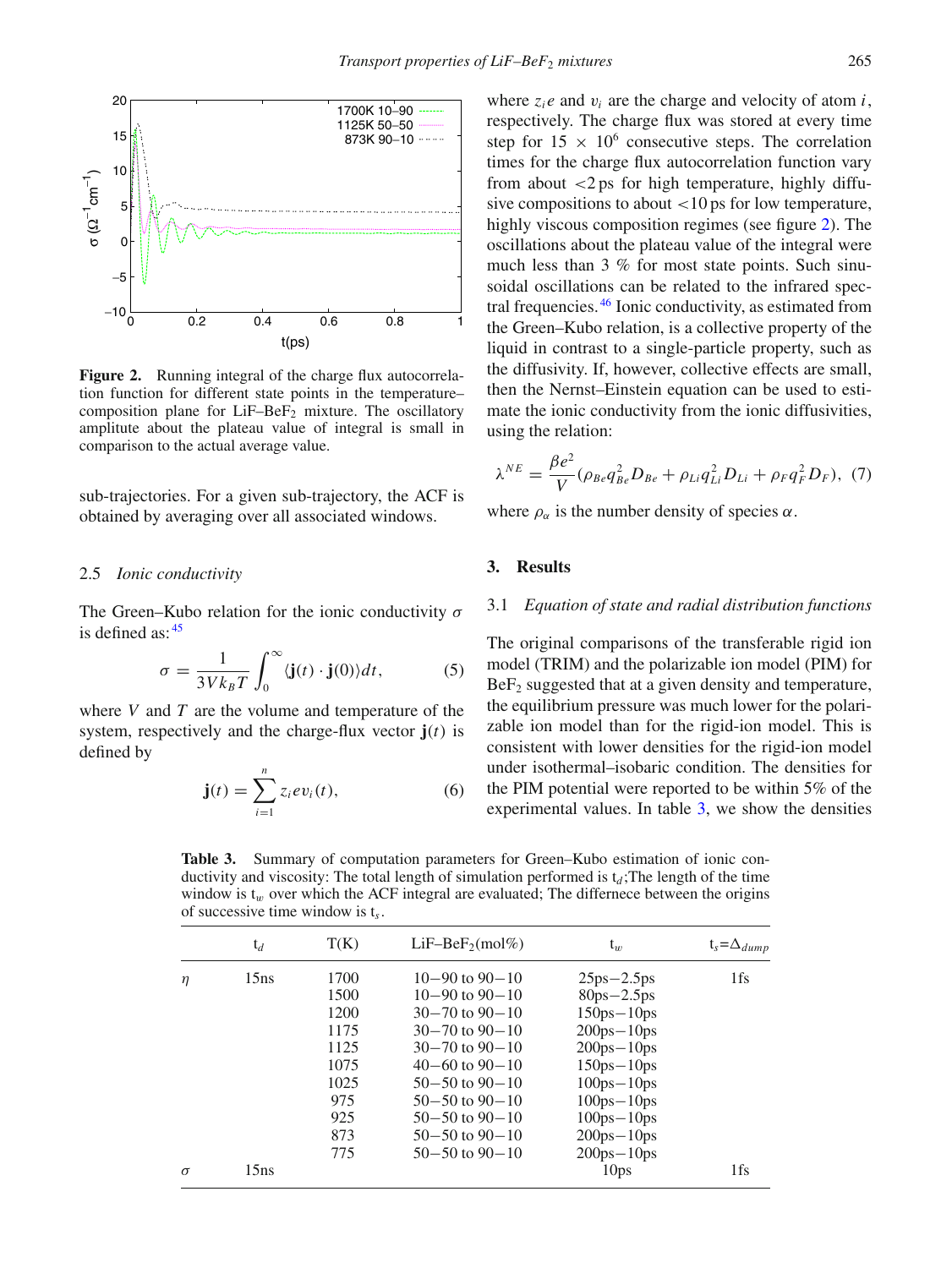for different compositions under zero pressure conditions at 1500 K. In order to compare with experiment, for selected compositions, we also show the densities at 1 atm pressure along the 1123 K isotherm. For the compositions where experimental data is available, it is evident that densities obtained with the TRIM potential are approximately 17–20% lower than the experimental values. In view of this large difference in densities, it is interesting that the TRIM potential model is able to reproduce the radial distribution function (RDF) for Li–F and Be–F ion pairs obtained using the polari-

<span id="page-5-0"></span>

**Figure 3.** Comparison of radial distribution function,  $g_{\alpha\beta}$ between TRIM and PIM for LiF-Be $F_2$  mixture at 873 K  $(67-33).$ <sup>[21](#page-8-21)</sup>

zable potential model, as shown in figure [3](#page-5-0) for LiF–  $BeF<sub>2</sub>$  mixture containing 67% LiF. The Be–Be radial distribution functions for the polarizable and rigid-ion models is, however, distinctly different and shows the closer spacing of the peaks in the RDF consistent with the higher density of the polarizable model. The cationanion pair correlation functions, presumably dominated by the short-range Born–Mayer repulsions in the neighbourhood of the first peak in *g*(*r*), are clearly very similar for the rigid and polarizable ion models. The polarization effects presumably reduce the effective charge on the ions and result in more compact cation-cation pair distribution functions.

The radial distribution function for each distinct pair at 1200 K is shown in figure [4](#page-6-0) for several different compositions. The cation-anion correlation functions  $(g_{Li-F}(r)$  and  $g_{Be-F}(r)$ ) show very little variation with composition. In contrast, the cation-cation pair correlation functions  $(g_{Li-Li}(r)$  and  $g_{Be-Be}(r)$ ) show a dramatic change in the height of the first peak once the mole percent of BeF<sub>2</sub> exceeds  $70\%$ . Thus for the  $BeF<sub>2</sub>$  rich compositions with high viscosity, the fluoroberyllate network formation promotes the correlation between  $Be^{2+}$  cations. Therefore at higher concentration of  $BeF_2$ , the Li ions are almost left free to diffuse around the fluoroberyllate network. The clustering of beryllium cations as a consequence of the formation of the fluoroberyllate network formation, results in an effective increase in spatial correlations between lithium atoms excluded from the network. While the cation-cation pair correlation functions show changes in peak heights with concentration, the anion-anion correlation function shows striking, concentration-dependent changes in peak locations, widths and heights which must reflect the reorganization of the fluoride ions as the addition of  $Be^{2+}$  cations promotes the formation of the fluoroberyllate network. The sharpening of the first peak of  $g_{F-F}(r)$  as the mol% of BeF<sub>2</sub> increases reflects the formation of the compact  $\text{BeF}_4^{2-}$  anions.

## 3.2 *Diffusivity*

Figure [5](#page-6-1) shows diffusivities of the three ionic species in the LiF–Be $F_2$  system along the 67% LiF isopleth for temperatures ranging from 775 K to 1200 K using both the rigid-ion (TRIM) and polarizable ion (PIM) potentials. The polarizable ion results, taken from  $2^1$ , are available only up to a temperature of 775 K to 925 K. The close agreement between the TRIM and PIM potentials for the diffusivities of each ionic species is specially remarkable given the relatively large difference in the densities obtained with the polarizable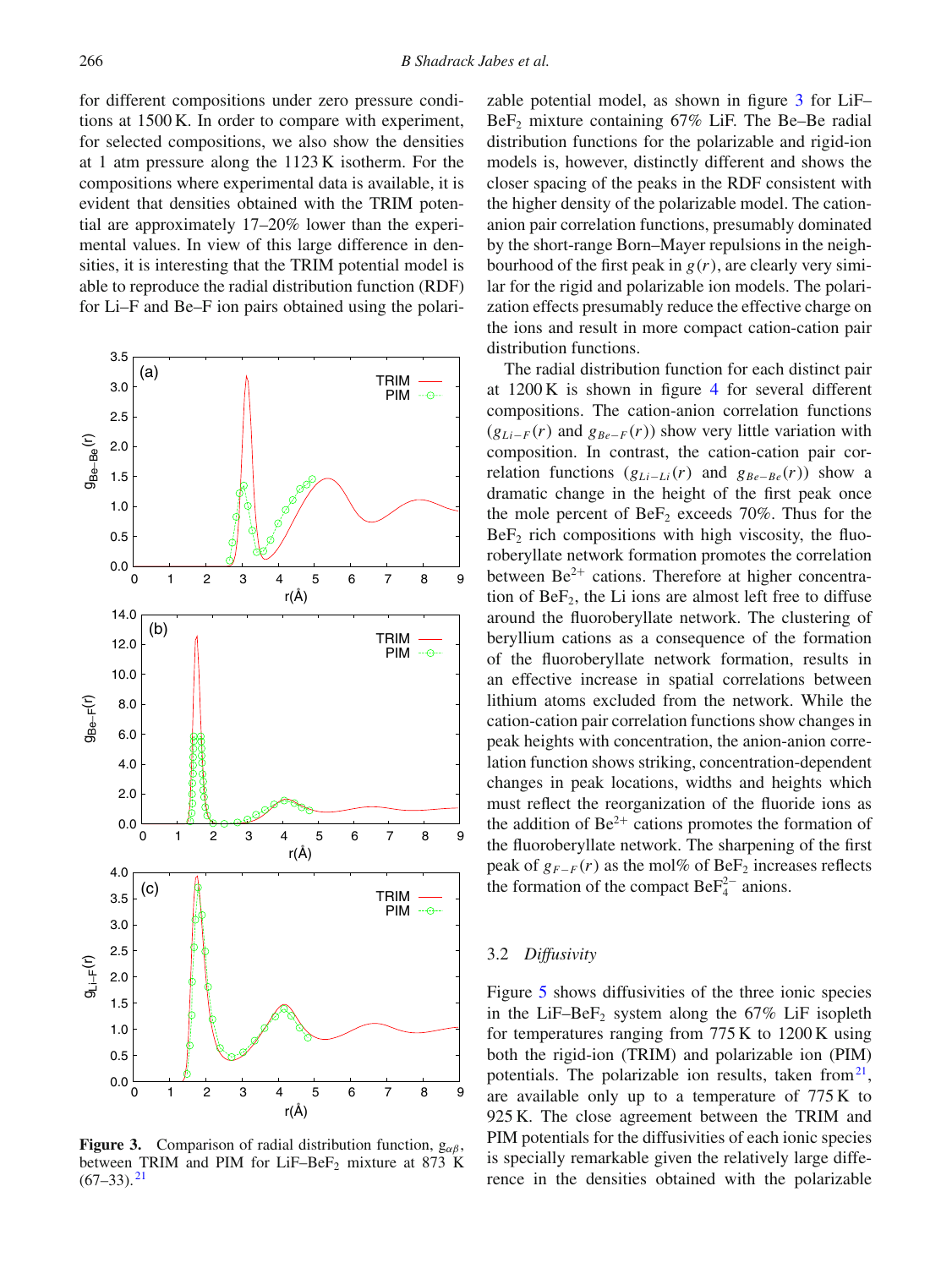<span id="page-6-0"></span>

**Figure 4.** Radial distribution function,  $g_{\alpha\beta}$ , between ion species  $\alpha$  and  $\beta$  for LiF– BeF2 mixtures of different composition at 1200 K. The arrow represents the increasing concentration of BeF<sub>2</sub> in mol  $(\% )$ .

<span id="page-6-1"></span>

**Figure 5.** Behaviour of cation and anionic self diffusion coefficient  $(D_{\alpha})$  as a function of temperature calculated using TRIM are compared with  $PIM<sup>21</sup>$  $PIM<sup>21</sup>$  $PIM<sup>21</sup>$  for the LiF–BeF<sub>2</sub> system at (67–33). The error bars estimated using block averaging is less than 2% for diffusivities of ions.

and non-polarizable ion potentials. The results for the RDFs, together with our studies of excess entropy scaling of transport properties of ionic melts,  $34$  suggest that this must be due the fact that the cation-anion RDFs are very similar for the TRIM and PIM potentials and must play a crucial role in controlling diffusivity. It is evident that the most mobile species is  $Li^{2+}$ , while the F<sup>−</sup> and  $Be<sup>2+</sup>$  ions have a very similar diffusion.

### 3.3 *Viscosity*

Figure [6](#page-7-1) compares the viscosity obtained using the TRIM and PIM models as a function of composition along the 873 K isotherms at zero pressure. Also shown are the TRIM results for the viscosity along the 1175 K isotherm. As in the case of the diffusivity, the agreement between polarizable and rigid-ion results for the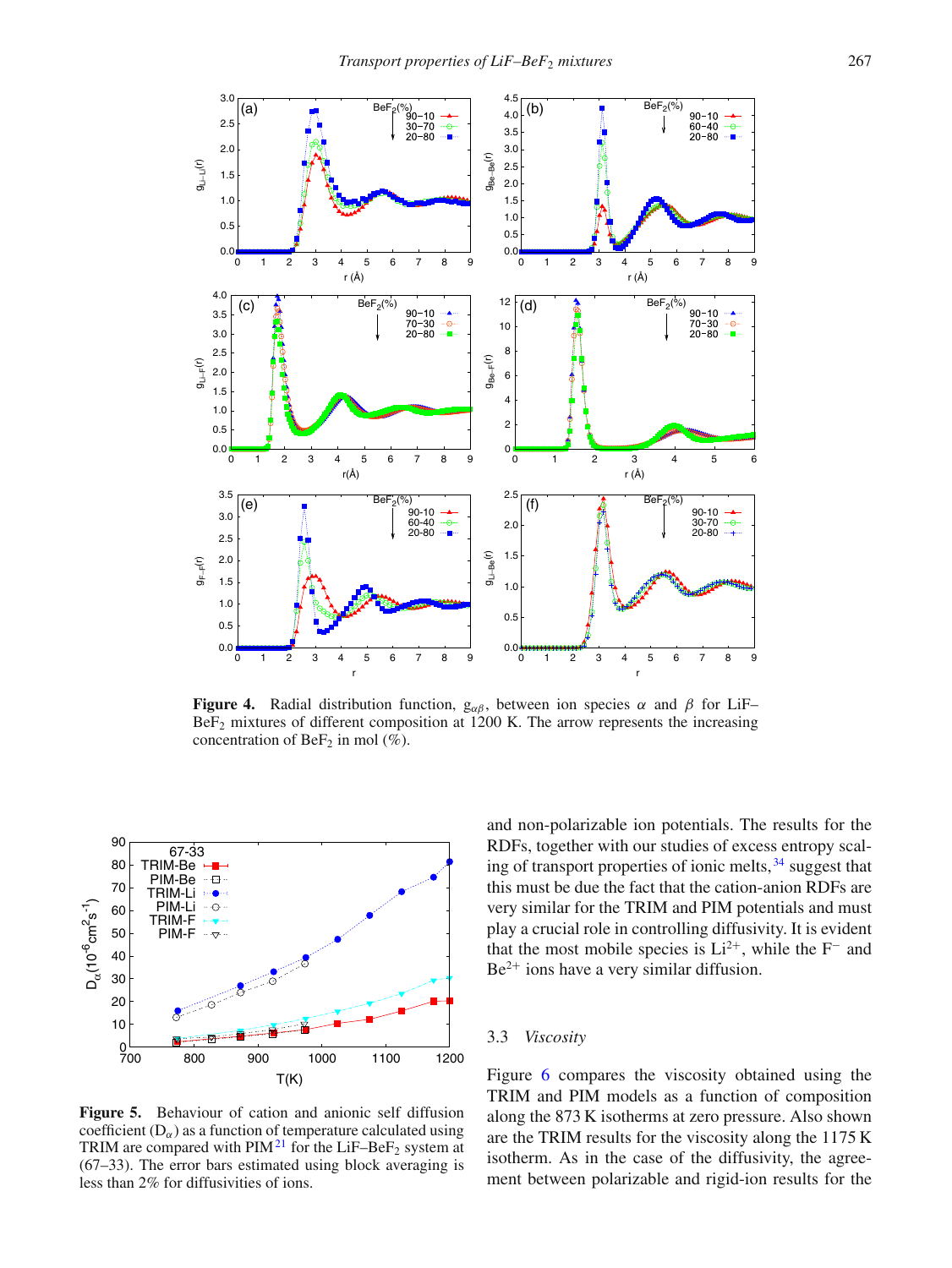<span id="page-7-1"></span>

**Figure 6.** Behaviour of viscosity as a function composition of  $BeF_2$  in (mol%) calculated using TRIM are compared with experiment and PIM for the  $LiF-BeF<sub>2</sub>$  system at 873 K and 1175 K isotherms. $2<sup>1</sup>$  The error bars estimated using block averaging is less than 11% for viscosity.

diffusivity is very good, except at 873K and at a composition corresponding to 50 mol%  $BeF_2$ , the difference between the two models is 41 cP.

## 3.4 *Conductivity*

Figure [7](#page-7-2) compares the Nernst–Einstein estimates for the ionic conducivity obtained using the polarizable and rigid-ion models along the 67 LiF mol% isopleth. We also show the ionic conductivity using the Green–Kubo formulation. Below 950 K, comparison of the Green– Kubo and the Nernst–Einstein results for the conductivity are in good agreement for the TRIM potential. The TRIM results also are in good agreement with the PIM results and with experiment.<sup>[21](#page-8-21)</sup> We were not able to find experimental conductivity data above 950 K for

<span id="page-7-2"></span>

**Figure 7.** Behaviour of ionic conductivity as a function temperature calculated using TRIM are compared with experiment and PIM for the LiF–BeF<sub>2</sub> system at  $(67-33)$ .<sup>[21](#page-8-21)</sup>

this system. Our results also show that the Nernst– Einstein and Green–Kubo estimates for ionic conductivity diverge at higher temperatures.

#### <span id="page-7-0"></span>**4. Conclusions**

In this paper, we present molecular dynamics study of structure and dynamics of the  $LiF-BeF<sub>2</sub>$  system over a range of compositions using the rigid-ion model, allowing us to perform a detailed comparison of the rigid-ion (TRIM) and polarizable ion (PIM) models. The densities obtained with the TRIM potential are approximately 17–20% lower than the experimental values; in comparison, the polarizable ion models give densities within 5% of the experimental value. Despite this large difference in densities, the TRIM and PIM potentials give essentially identical radial distribution functions (RDFs) for Li–F and Be–F ion pairs. The Be–Be pair correlation functions are, however, different for the rigid-ion and polarizable ion models and reflect the corresponding density differences.

Using the TRIM potential, we have studied the variation in the radial distribution functions with concentration. The cation–anion correlation functions  $(g_{Li-F}(r))$ and  $g_{Be-F}(r)$ ) show very little variation with composition. In contrast, the cation–cation pair correlation functions  $(g_{Li–Li}(r)$  and  $g_{Be–Be}(r)$ ) show a dramatic change in the height of the first peak once the mole percent of  $BeF<sub>2</sub>$  exceeds 70%. Composition-dependent variations are most striking in the anion–anion correlation function and reflect the reorganization of the fluroide ions as the addition of  $BeF<sub>2</sub>$  promotes the formation of the fluoroberyllate network.

For a single isopleth (67 mol% LiF) diffusivities and ionic conductivities are available using the polarizable ion model for temperatures up to 925 K. The TRIM potential gives good agreement with diffusivities obtained using the PIM model. The results for the RDFs, together with our studies of excess entropy scaling of transport properties of ionic melts,  $33,34$  $33,34$  suggest that this must be due to the fact that the cation–anion RDFs are very similar for the TRIM and PIM potentials and must play a crucial role in controlling diffusivity. From the TRIM simulations, we can show that the Nernst–Einstein approximation is valid for this system at temperatures below 1000 K, allowing an estimate of the ionic conductivity from the ionic diffusivities. We also show that in this regime, our results for ionic conductivity agree well with polarizable ion estimates based on the Nernst–Einstein relation. The viscosity data using the PIM model is found along the 873 K isotherm for compositions ranging from 0 to 50 mol $%$